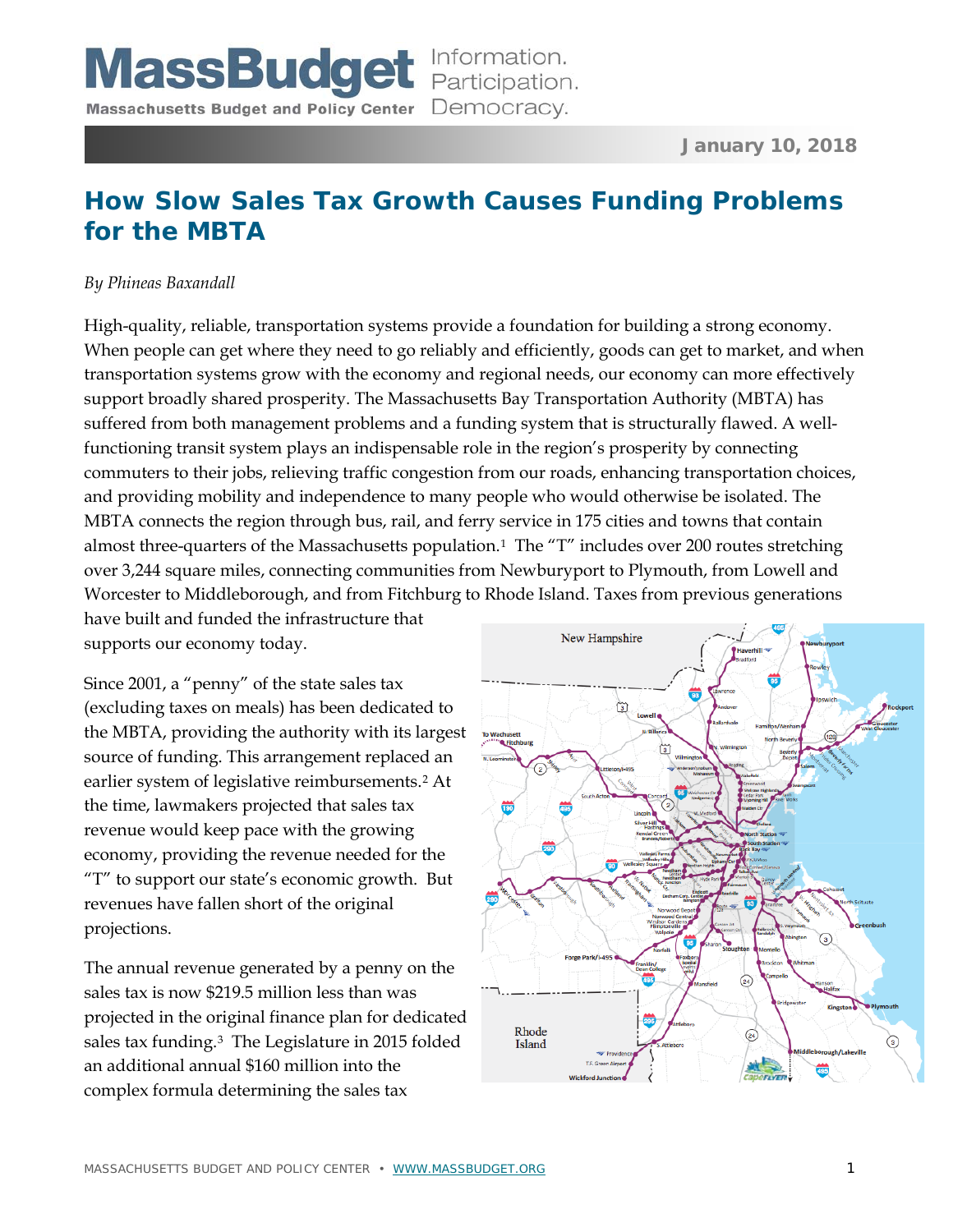transfer to the MBTA, though this addition occurred at the same time the Legislature discontinued other annual appropriations of the same amount.[4](#page-10-0)

This report explains how the MBTA's finances have been negatively affected by slower-thananticipated growth of sales tax revenue dedicated to the Authority; how excluding the MBTA from sales taxes on meals has had an unexpectedly large impact; and how several factors hinder faster sales tax growth in the future. Two appendices describe the mechanics of how the sales tax transfer to the MBTA is determined and where sales tax revenues go.

## **Sales Tax Transfers to the MBTA Have Fallen Short of Expectations**

In 2000 when the Legislature established the Forward Funding penny on the sales tax as the new cornerstone for supporting the MBTA, they were confident that sales tax receipts would provide an adequate source of growing revenue. As the Transportation Finance Commission Report of 2007 recounted,

"Prior to 2000, sales tax revenue had increased by 5 percent per year on average, ranging from 3 to 8 percent in any given year. In the prior decade, from 1991 to 2001 sales tax revenues grew slightly faster than the Massachusetts economy. The 2000 Finance Plan assumed an average growth rate of 3 percent a year, which at the time was thought to be a prudent and conservative estimate."<sup>[5](#page-10-1)</sup>

Even in 2007, the state's Transportation Finance Commission still regarded 3 percent as the "worst case" scenario, and the "best case" scenario was continuing the 4.68 percent average rate of sales tax growth from the previous twenty years. [6](#page-10-2)

Actual growth in the MBTA-eligible penny of the sales tax has averaged less than 1.5 percent. If the previous twenty years' growth rate had instead continued, the MBTA's penny would be worth almost \$400 million more a year than it is today.<sup>[7](#page-10-3)</sup> Had even the 3-percent conservative forecast been realized, the annual amount collected by "the penny" would have increased from an inflation-adjusted \$914 million in 2001 to \$1.066 billion in Fiscal Year (FY) 2018, rather than the \$847 million currently anticipated for FY 2018. That's a FY 2018 shortfall of approximately \$220 million. The figures displayed below show that the MBTA penny has not kept up with inflation or with the Legislature's stated "worst case" scenario.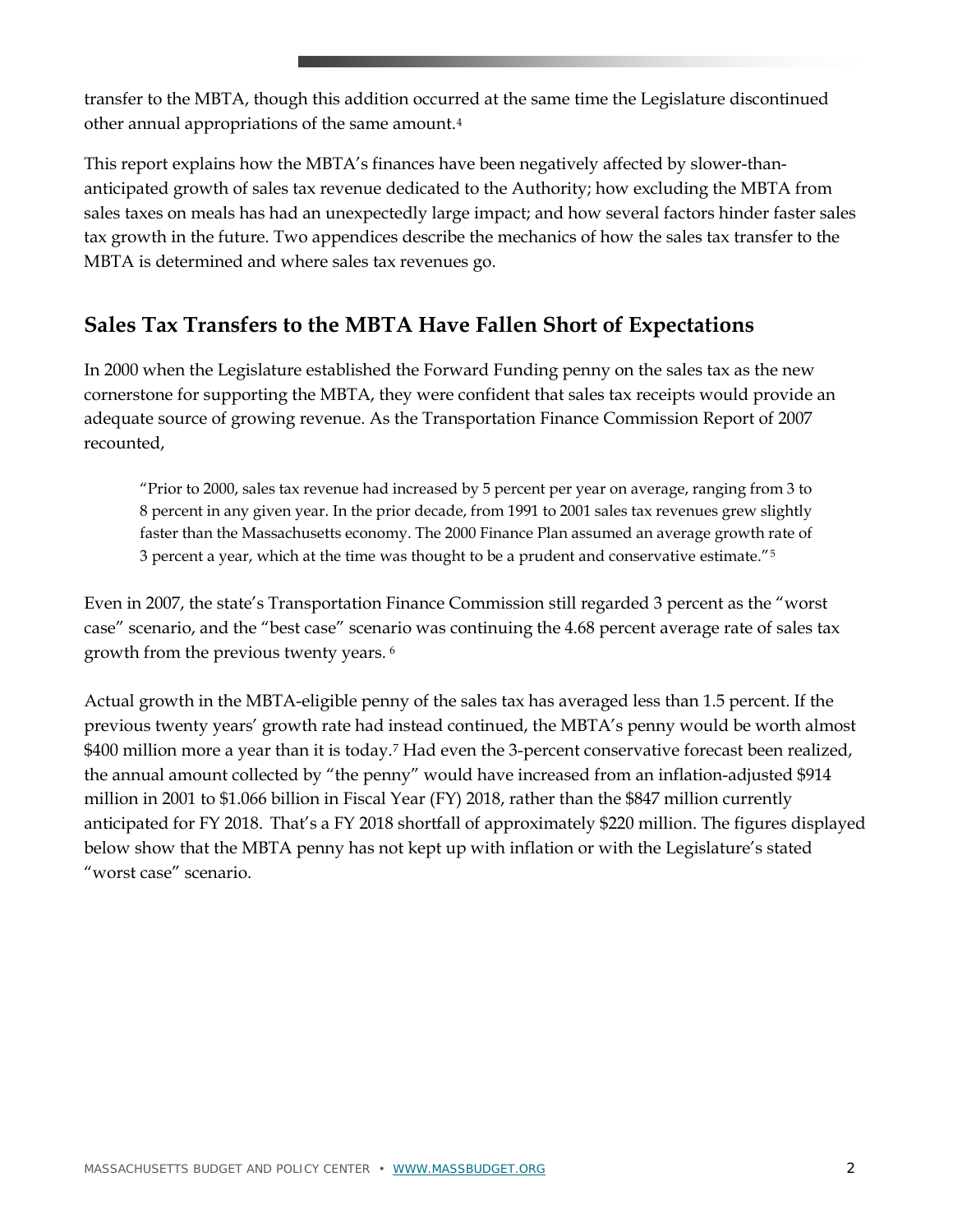

**MBTA's Penny of Sales Tax Is Worth \$68 Million Less than in 2001**

Looking at the dedicated penny alone, the chart below shows the growing gap between the conservative "worst case" sales tax growth scenario considered for MBTA funding in 2000 and the actual yearly transfer. The yearly shortfall increased from \$27.4 million in FY 2004 to \$219.5 million in FY 2018 (all numbers adjusted for inflation).

### **Shortfall Between Forward Funding Projection and Penny of MBTA-Eligible Sales Tax Has Grown to \$220 Million a Year**

Gap between projected annual sales tax revenue for MBTA (3% assumption) and actual, infl-adjust (FY \$2018)



MASSACHUSETTS BUDGET AND POLICY CENTER • [WWW.MASSBUDGET.ORG](http://www.massbudget.org/) 3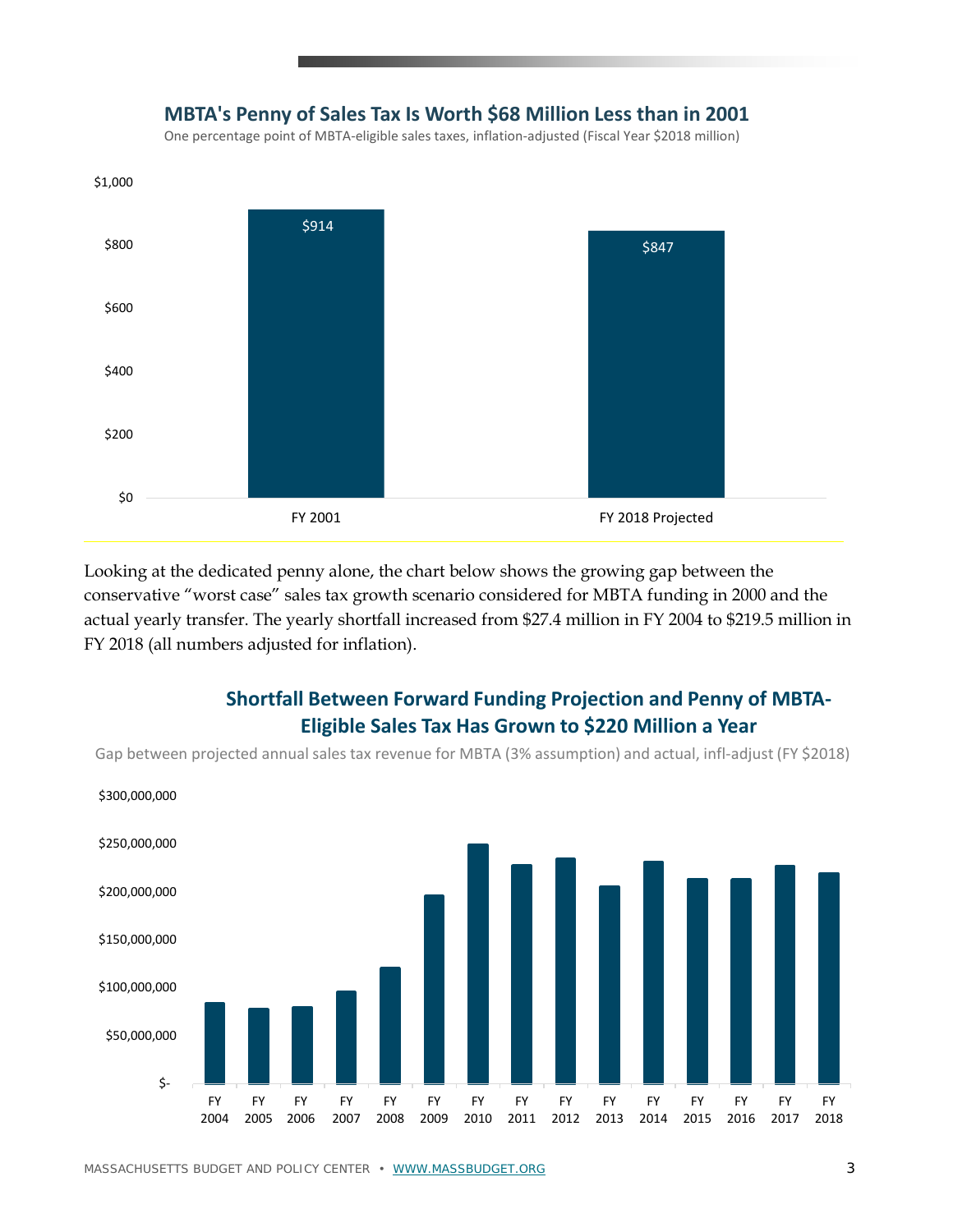The MBTA sales tax transfer, including the \$160 million that was added to the yearly transfer since FY 2015 (see Appendix), has increased faster than inflation, but it has fallen well short of both the 3 percent conservative projection for growth and the actual growth of the Massachusetts economy.



#### **MBTA Transfer Has Grown Slower than the Economy**

\*MA Comptroller anticipation FY 2018, includes \$160 million base amount addition since 2015.

The slow growth of sales tax revenue and MBTA sales tax transfers is evident in the decline of these revenues as a percent of the Massachusetts economy. Despite the 2009 increase in the sales tax rate from 5.0 percent to 6.25 percent, total sales tax revenues nonetheless declined from their FY 1995 peak of 1.4 percent of total Massachusetts income to less than 1.2 percent anticipated for FY 2018.[8](#page-10-4) This parallels a national decline in sales tax revenue from 1.8 percent of GDP in 1996 to 1.6 percent in 2014- 15, despite several states' sales tax rate increases[.9](#page-10-5) In Massachusetts, if sales tax revenue had retained its 1995 share of the economy, it would generate an extra \$1.25 billion in annual revenue today. MBTA sales tax transfers similarly represented 0.23 percent of the state economy in FY 2001, but fell to 0.19 percent in FY 2018 (even including the \$160 million addition that was folded into this sum). If the MBTA sales tax transfer had retained its same share of the economy since FY 2001, it would be \$192.3 million higher today.

`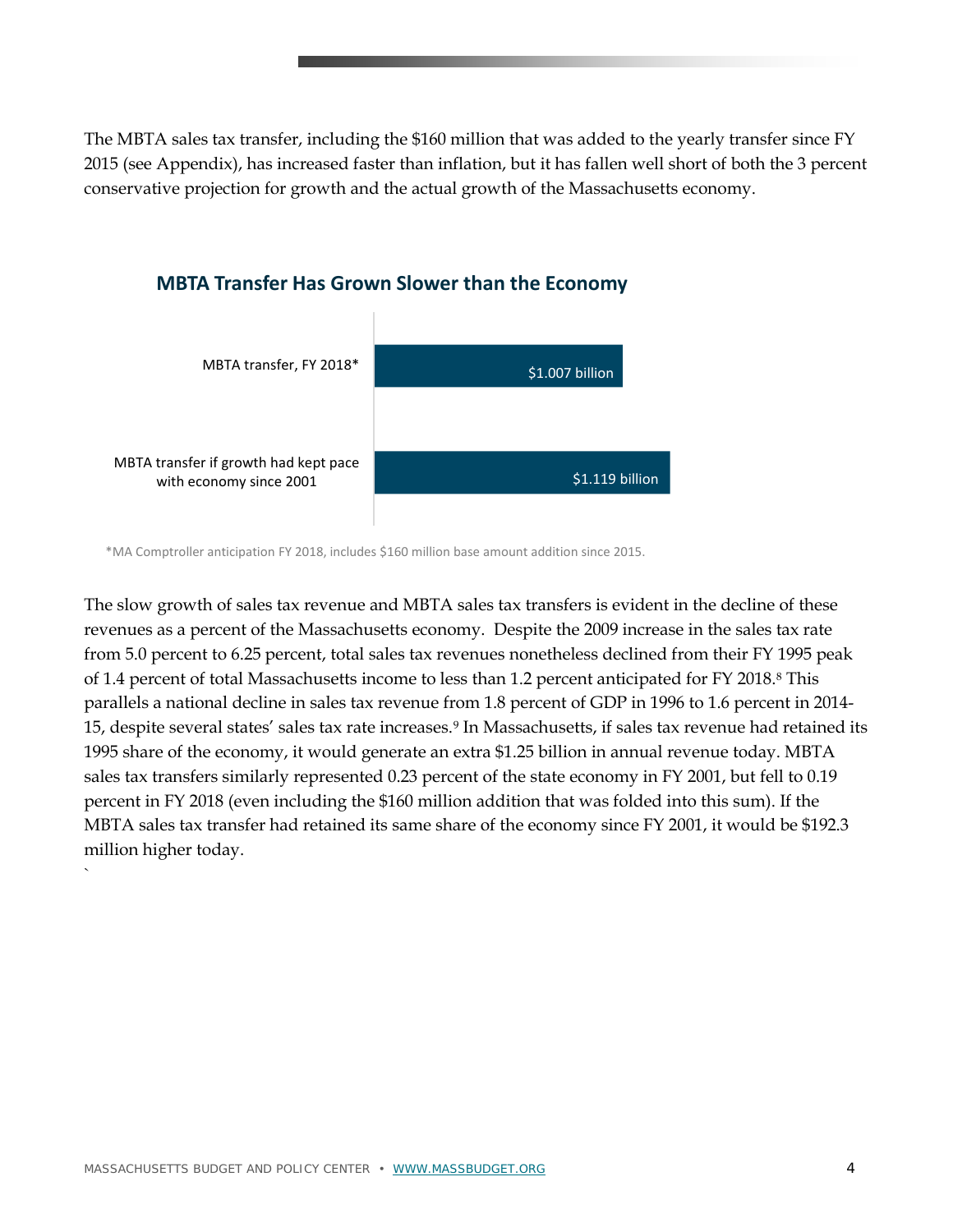

**Total Sales Taxes and MBTA Transfer as % of Massachusetts Economy**

Since the Legislature established Forward Funding in 2000, the MBTA-eligible portion of the sales tax has grown at an even slower rate than Massachusetts sales taxes overall. Sales tax revenue from meals, which is excluded from the MBTA's penny on the sales tax, had grown slower than non-meal sales tax revenue during the 1980s and 1990s. But since 2001, sales tax revenues on meals have grown over three times faster than the growth of total sales.<sup>[10](#page-10-6)</sup> Whereas sales tax revenue from meals comprised 12.8 percent of total sales tax revenues in 2001, the \$1.1 billion in taxes on meals represented 17.9 percent of total sales taxes in FY 2017. If sales taxes excluding meals had grown at the same rate as sales taxes overall, the MBTA's penny would have been worth an additional \$49.9 million in Fiscal Year 2017.

Sales tax transfers have declined over time as a share of MBTA revenue as they have lagged behind growth of the transit authority's operating budget. Sales tax revenue represented nearly 60 percent of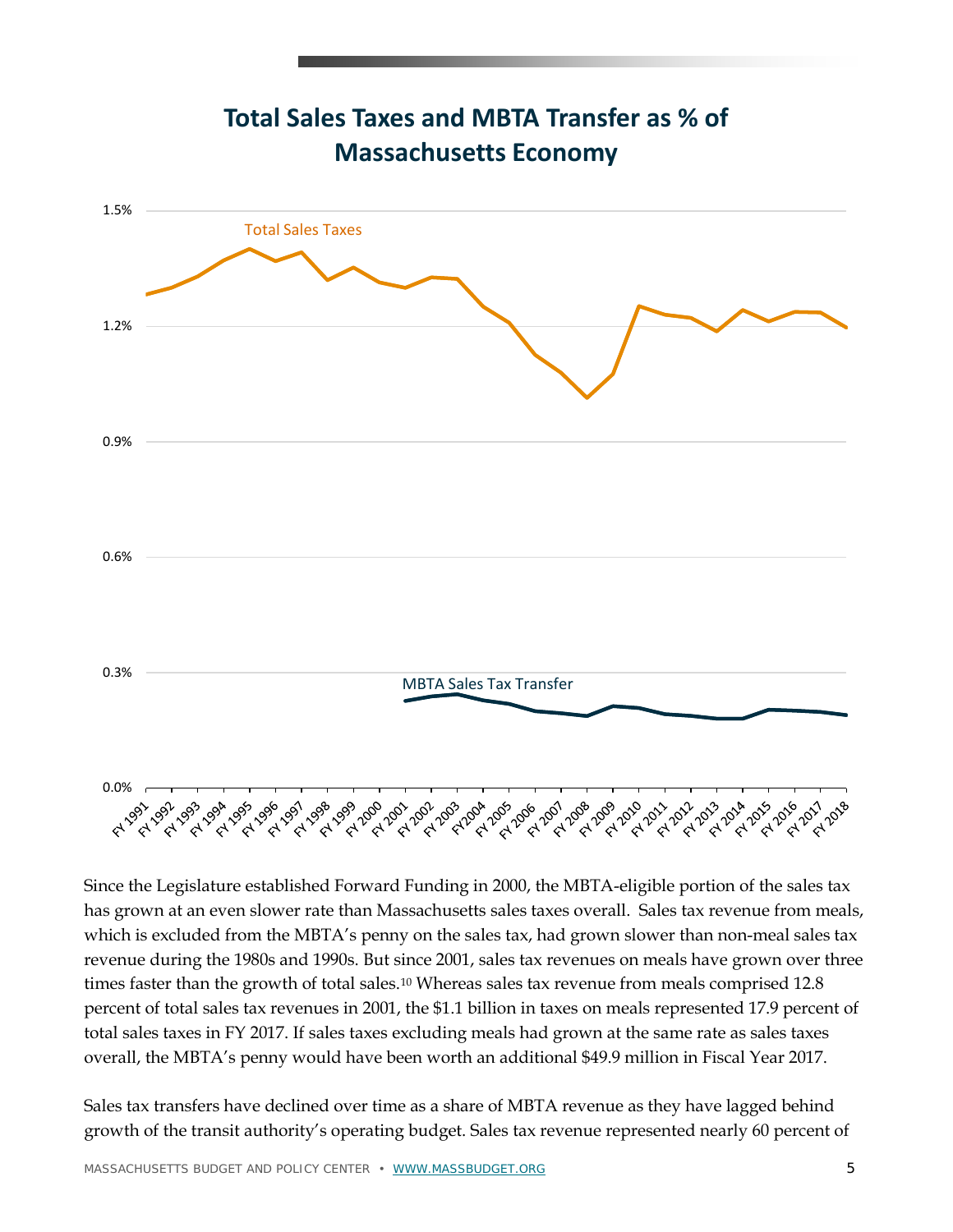the MBTA's total revenue in 2003, but declined to about 45 percent in the middle of this decade – before the Legislature replaced \$160 million in annual Contract Assistance appropriations with the same amount of sales tax funds.[11](#page-10-7) Even with this boost, sales tax transfers have declined to less than 48 percent of the MBTA's total revenue in FY 2017.



## **Challenges to Future Sales Tax Revenue Growth**

The sales tax will remain a crucial part of how the Commonwealth supports local services, education, health care, and other public functions, including the bedrock funding source for the MBTA. However, a number of long-term trends are likely to continue to slow future sales tax revenue growth and sales tax transfers to the MBTA. While any projection is uncertain, the broader national trend has been toward slow sales tax growth. Even with several states hiking sales tax rates across the country, sales tax revenues have declined as a portion of national Gross Domestic Product since the mid-1990s.[12](#page-10-8) Spending has shifted from taxed to non-taxed products, with the trend reinforced by the growth of online commerce.

For several decades spending has shifted away from purchases which are subject to sales taxes toward categories of purchases which are more likely to be exempt from sales taxes.[13](#page-10-9) People have spent less of their income, for instance, on durable and manufactured goods, which tend to be subject to sales taxes. They have spent increasing amounts on health care, shelter, personal services, pharmaceuticals, and tuition, which are tax-exempt.[14](#page-10-10) California's Legislative Analyst's Office found that in their state the share of consumers' spending subject to the sales tax peaked in 1979 at 53 cents per dollar and had fallen to 33 cents per dollar in 2012.<sup>[15](#page-10-11)</sup> They concluded, "This shift in consumer spending has occurred primarily because prices for services have grown four times as much as prices for goods since 1980, leading consumers to spend an increasing share of their income on services." A contributing factor is increased manufacturing productivity and more imports of low-cost manufactured goods from other countries which have kept down the price of durable goods.[16](#page-10-12)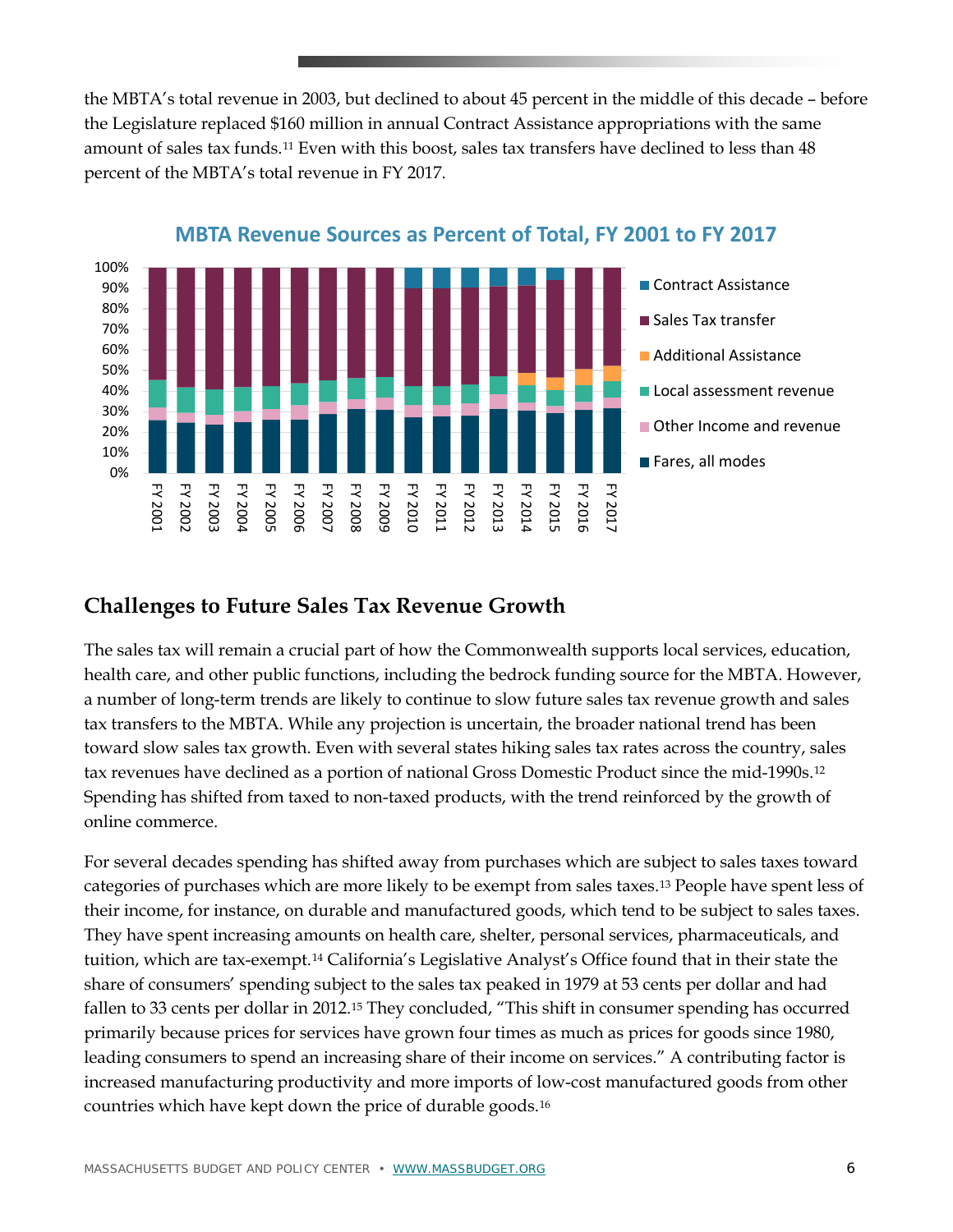Depending on future policies, an ongoing shift toward online commerce may also continue to slow sales tax revenue growth. The share of retail transactions occurring online rose from about 3.5 percent in 2008 to about nine percent in 2017.[17](#page-10-13) In addition to offering convenience and potential benefits of economies of scale, some online vendors do not collect sales taxes. This has begun to change in recent years as some large national sellers such as Amazon have established a clear business presence in every state that makes them legally subject to sales taxes.<sup>[18](#page-10-14)</sup> The state of Massachusetts has made regulatory changes to help bring E-retailers into the sales tax system. For instance, the FY 2018 budget anticipates \$22 million in additional funds due to a Department of Revenue directive prompting more online retailers to collect and remit sales taxes. Federal laws could empower collection of sales taxes on a far greater share of transactions. Insofar as online sellers do not collect sales taxes, an ongoing shift toward more online commerce will decrease the number of taxable transactions and the sales and use taxes collected.

## **Appendix: How Sales Tax Funding for the MBTA is Determined and Where Do Other Sales Taxes Go?**

Often described as "a penny on the sales tax," the actual amount of sales taxes transferred to the MBTA excludes sales taxes on meals and includes a provision to protect against actual declines.

The State Comptroller certifies a *base revenue amount* for the fiscal year by calculating a *base revenue rate* of growth that is applied to the previous year's transfer to the MBTA. This rate is the lesser of the inflation index or the per-cent increase in gross sales tax revenue, excluding meals, from the previous calendar year.[19](#page-10-15) The base revenue rate cannot be negative or exceed 3 percent.[20](#page-10-16) After calculating the base revenue amount, the Comptroller compares it to the dedicated penny of sales taxes (excluding meals but with an additional \$160 million, with no cap on its possible rate of increase). The greater of these two sums is transferred to the MBTA.

The Legislature in FY 2015 added \$160 million to that year's base revenue amount and to the amount from the dedicated penny as a way to replace \$160 million in annual appropriations for MBTA Contract Assistance which the Legislature discontinued that year.[21](#page-10-17) The \$160 million appears in the Comptroller's calculations each year as an addition to the dedicated penny amount. On the base revenue side, the \$160 million is embedded in the calculations as well, because the growth rate is applied to a statutorily-elevated amount as of the 2015 fiscal year.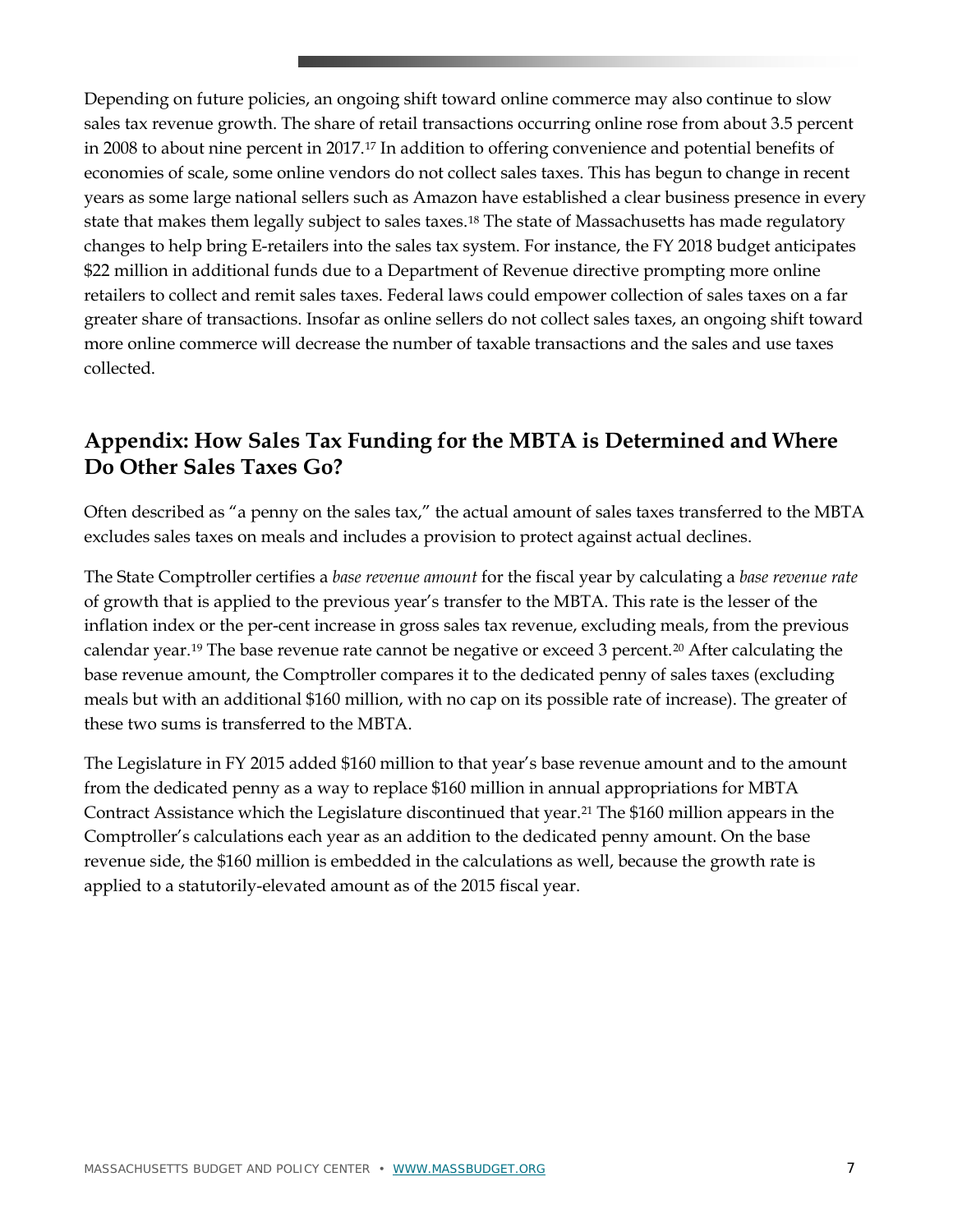# How is the Automatic Transfer to the MBTA Calculated?



Throughout the fiscal year, the Comptroller certifies whether the dedicated sales tax revenues from "the penny" to the MBTA (plus the \$160 million) are falling short of the base revenue amount based on the most recent revenue estimates. If the dedicated revenue from the "penny" (plus \$160 million) lags behind the base revenue amount, then additional monthly transfers from the General Fund make up the shortfall. The Comptroller quarterly "re-trues" these payments to make sure they are on-course to be accurate by the end of the year. Every year since FY 2001, the amount calculated based on that year's dedicated sales tax collections from the penny have fallen below the calculation of that year's base revenue amount. In other words, growth of the MBTA sales tax transfer has typically been determined not by that fiscal year's "penny on the sales tax" but instead by the base revenue rate (see chart above). While the base rate ensures that the *nominal* amount of the sales tax transfer to the MBTA does not decline from the previous year, the *value* of transfers can nonetheless fall behind the rate of inflation. In FY 2013, for instance, the sales tax transfer to the MBTA ended up being less than the FY 2012 amount after adjusting for inflation. The base rate was set according to the 1.0 percent change in gross sales tax revenues between calendar year 2010 and 2011, which was selected because it was less than inflation (2.7 percent) in FY 2011.[22](#page-10-18)

Looking at the current Fiscal Year 2018, the Comptroller calculated the base revenue amount in the beginning of March 2017 by selecting between the lesser of the region's 2016 inflation rate (1.5 percent)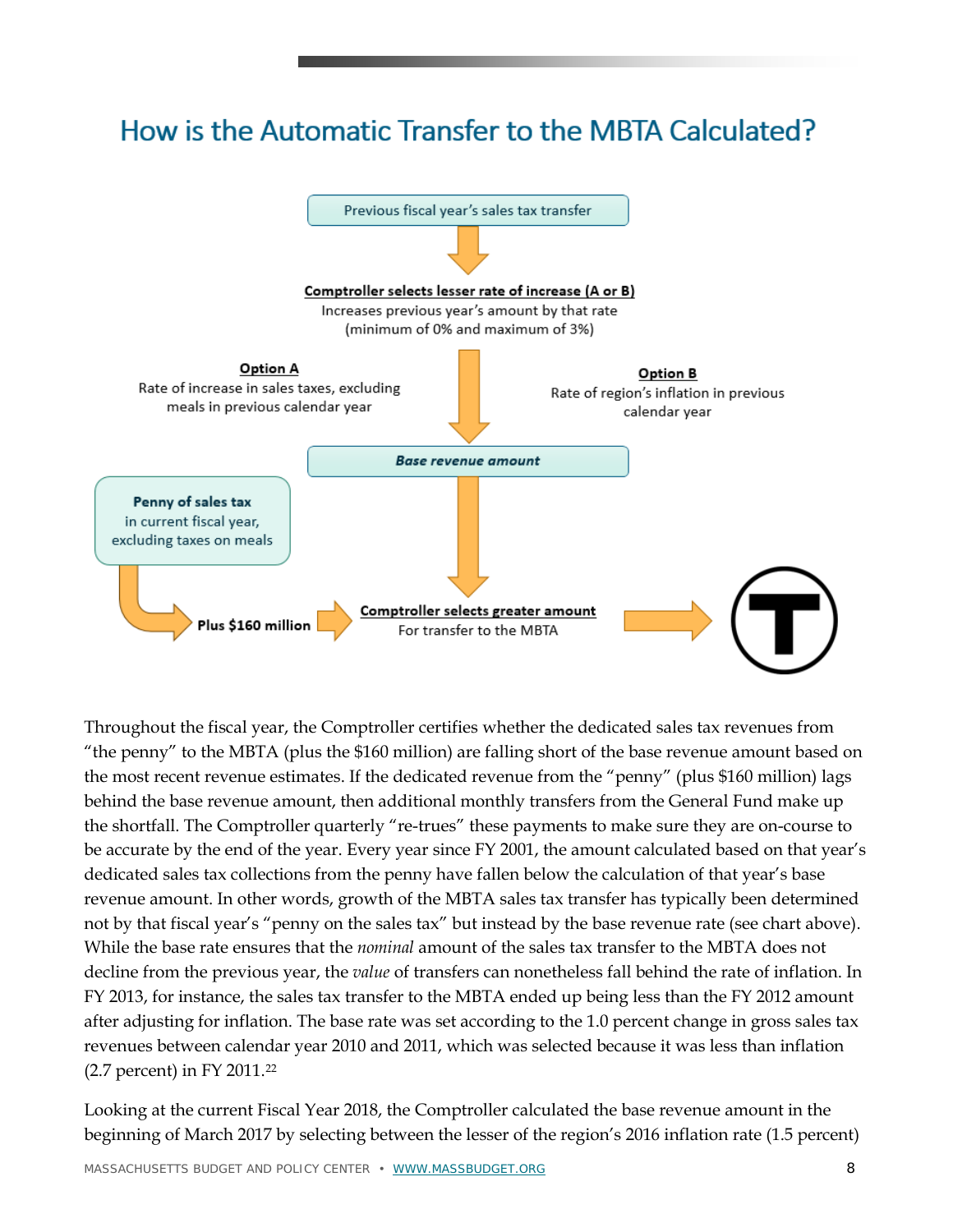and the 2016 growth in gross sales tax revenue (2.2 percent). The Comptroller chose the lesser amount (1.5 percent) as the base growth rate, and applied this rate of growth to the MBTA's FY 2017 sales tax revenue transfer (\$992.2 million), yielding an FY 2018 base revenue amount of approximately \$1.0068 billion.[23](#page-10-1) The eventual sales tax transfer will be larger if the eligible penny (plus \$160 million) ends up exceeding this floor. But revenues from the dedicated penny are currently projected to total only \$847 million.[24](#page-10-19) With the additional \$160 million, the total amounts to \$1.0066 billion, still below the base revenue amount. Thus, the Comptroller has directed monthly payments from the state's General Fund to make up the difference.[25](#page-10-20)

## Where Do Sales Taxes Go?

Fiscal Year 2017, including \$1.1 billion sales taxes on meals.



In addition to the MBTA, sales tax revenue is also allocated to other important public uses.[26](#page-10-21) The state's School Building Authority receives a penny of the non-meals sales tax (without a floor) to help localities finance the construction and modernization of local schools. The Registry of Motor Vehicles directs sales taxes from vehicle purchases to the Commonwealth Transportation Fund that contributes to several, mainly non-MBTA transportation funds.[27](#page-10-22) The Commonwealth, the MBTA, and the School Building Authority also each leverage their own dedicated streams of sales taxes to finance long-term investments at low interest rates. A portion of each year's sales tax revenue has thus already been promised to pay back investors who previously purchased state bonds backed by these funds. Sales tax revenue is by far the largest source of funds for paying back MBTA loans.[28](#page-10-23) Most recently, the MBTA used sales tax revenue to secure a \$382 million low-interest federal loan toward a \$516 million project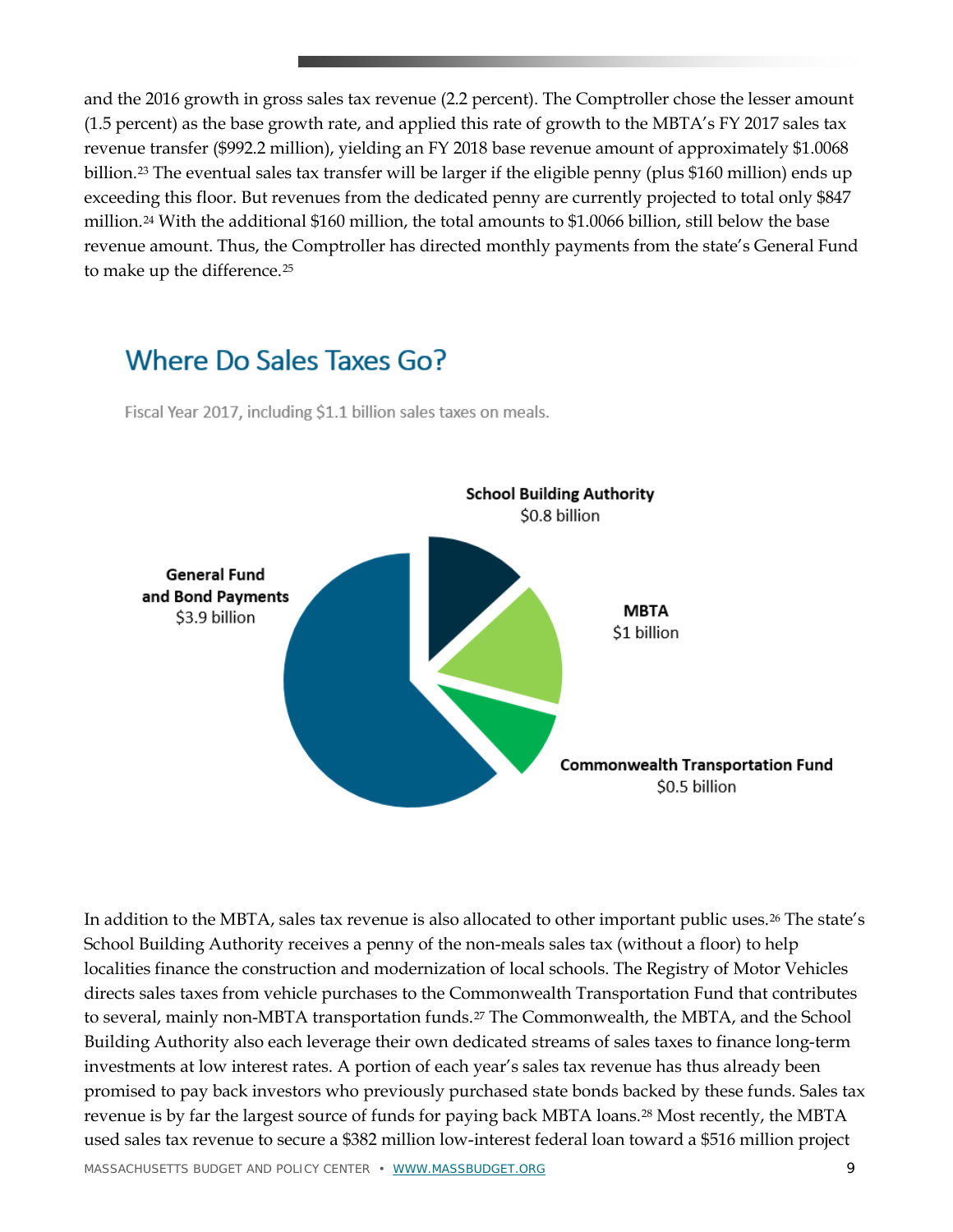to comply with federal requirements to use advanced technology to prevent passenger trains from derailing.[29](#page-10-5) Before that loan, the MBTA was already obligated to pay back a total of \$6.2 billion in future sales tax revenues through 2046.[30](#page-10-6)

The sales and use tax applies to retail sales of most tangible goods, as well as telecommunications services, and prepared meals.<sup>[31](#page-10-7)</sup> Most food that is not served as a meal is exempt, as are most clothing, health care items, home energy supplies, and sale or lease of an aircraft.

 $\overline{a}$ 

<span id="page-9-0"></span><sup>1</sup> [MBTA, "Ridership and Service Statistics,"](https://www.mbta.com/uploadedfiles/documents/2014%20BLUEBOOK%2014th%20Edition(1).pdf) 14th Edition (2014) shows these municipalities had a combined population of 4,812,658, according to the 2010 Census (page 2). Th[e 2010 Census](https://www.census.gov/quickfacts/fact/table/MA/POP010210#viewtop) counted a total state population of 6,547,629. Thus, the MBTA region represents 73.6 percent of the state population. Note that future population growth projected through 2035 is heavily concentrated in areas that broadly correspond to the greatest MBTA service regions. See Donahue Institute, ["Long-Term Population Projections for Massachusetts Regions and](http://pep.donahue-institute.org/downloads/2015/new/UMDI_LongTermPopulationProjectionsReport_2015%2004%20_29.pdf)  [Municipalities,"](http://pep.donahue-institute.org/downloads/2015/new/UMDI_LongTermPopulationProjectionsReport_2015%2004%20_29.pdf) Prepared for the Office of the Secretary of the Commonwealth (2015), p. 15.

<span id="page-9-1"></span><sup>&</sup>lt;sup>2</sup> The Transportation Finance Commission report, "Transportation Finance in Massachusetts: An Unsustainable [System,](http://old.mbta.com/uploadedfiles/About_the_T/Panel/TFCReport.pdf)" (March 2007) describes the system before Forward Funding was enacted in 2000 as, "the MBTA was funded 18 months in arrears. As a result, it spent what it needed, then sent the bill to the legislature, which paid it."(p. 4). The new arrangement also placed over \$3 billion in debt from Big-Dig-related construction onto the MBTA's ledger, making the payments to service this debt a responsibility of the MBTA.

<span id="page-9-2"></span><sup>&</sup>lt;sup>3</sup> "The 2000 Finance Plan assumed an average growth rate of 3 percent a year, which at the time was thought to be a prudent and conservative estimate," Transportation Finance Commission, ["Transportation Finance in](http://old.mbta.com/uploadedfiles/About_the_T/Panel/TFCReport.pdf)  [Massachusetts: An Unsustainable System,](http://old.mbta.com/uploadedfiles/About_the_T/Panel/TFCReport.pdf)" p. 6.

<sup>4</sup> Legislative appropriations for annual Contract Assistance of \$160 million began in Fiscal Year 2011.

<sup>5</sup> Transportation Finance Commission, ["Transportation Finance in Massachusetts: An Unsustainable System,](http://old.mbta.com/uploadedfiles/About_the_T/Panel/TFCReport.pdf)" p. 4 (March 2007). The report states, "The state sales tax has generated far less revenue than anticipated, and it is unlikely that those revenue targets will ever be achieved" p. 6.

<sup>6</sup> Transportation Finance Commission, ["Transportation Finance in Massachusetts: An Unsustainable](http://old.mbta.com/uploadedfiles/About_the_T/Panel/TFCReport.pdf)  [System,"](http://old.mbta.com/uploadedfiles/About_the_T/Panel/TFCReport.pdf)(March 2007), pp. 4 and 51.

<sup>7</sup> Applying an annual 4.68 percent increase each year from FY 2001 yields \$1.404 billion in FY 2018.

<sup>8</sup> The Boston Federal Reserve argues the measure of total income earned in the state provides the best benchmark for long-term comparisons of spending as a share of total resources in the state. See, Federal Reserve Bank of Boston, [memorandum assessing alternative measures of state income](http://www.bos.frb.org/economic/neppc/memos/2008/weinerpopov073008.pdf) (July 2008). See also, MassBudget, ["Adjusting for Personal Income: When, Why, and How?"](http://massbudget.org/report_window.php?loc=personal_income_adjustment.html) (Dec. 2012).

<sup>9</sup> William J. Fox, ["Inability to Collect Sales Tax on Remote Sales Still Harms the Economy,"](https://s3.amazonaws.com/pdfs.taxnotes.com/2017/86st0575.pdf) *State Tax Notes*, Nov. 6, 2017, p. 579. The percent of GDP and percent of personal income are not equivalent.

<sup>&</sup>lt;sup>10</sup> Total sales tax revenues adjusted for inflation grew 19.3 percent from FY 2001 to FY 2017; whereas sales taxes on meals grew an inflation-adjusted 65.6 percent.

<sup>11</sup> 1991-2015 data based on MBTA, [Statement of Operating Revenue and Expenses, FY 1991 to FY 2016 Budget.](http://www.mbta.com/uploadedfiles/About_the_T/Financials/SORE%20History%20FY16%20Budget.xls) 2016 and 2017 actuals based on MBTA presentation to MBTA Fiscal Management and Control Board, ["Operating](https://d3044s2alrsxog.cloudfront.net/sites/default/files/fmcb-meeting-docs/2017/september/2017-09-11-fmcb-operating-budget-stability-fy17-financial-update.pdf)  [Budget Stability: FY 17 Financial Update,](https://d3044s2alrsxog.cloudfront.net/sites/default/files/fmcb-meeting-docs/2017/september/2017-09-11-fmcb-operating-budget-stability-fy17-financial-update.pdf)" (October 13, 2017). The "Other Income and Revenue" category includes own-source revenue (such as advertising, parking, and recurring real estate), as well as other income such as interest income, funds from the federal government, utility reimbursements, and other non-operating income. Some measures differ from originally-budget amounts.

<sup>12</sup> The Urban Institute, ["Governing Within Tight Budgets: Long-Term Trends in State Finances,](https://www.urban.org/sites/default/files/publication/66046/2000376-Long-Term-Trends-in-State-Finances.pdf)" (Sept. 2015), p. 6. See also, Benjamin Russo, ["Is the Past Prologue? Prospects for State and Local Sales Tax Bases,"](https://belkcollegeofbusiness.uncc.edu/brusso/wp-content/uploads/sites/876/2014/10/Is-Past-Prologue.pdf) *Journal of Applied Economics* (2010).

<sup>13</sup> Benjamin Russo, ["Is the Past Prologue? Prospects for State and Local Sales Tax Bases,"](https://belkcollegeofbusiness.uncc.edu/brusso/wp-content/uploads/sites/876/2014/10/Is-Past-Prologue.pdf) *Journal of Applied Economics* (2010).

<sup>14</sup> Urban Institute analysis of Bureau of Labor Statistics data found a nationwide consumer shift toward taxexempt expenditures such as shelter, tuition, personal services, medical services and supplies, and